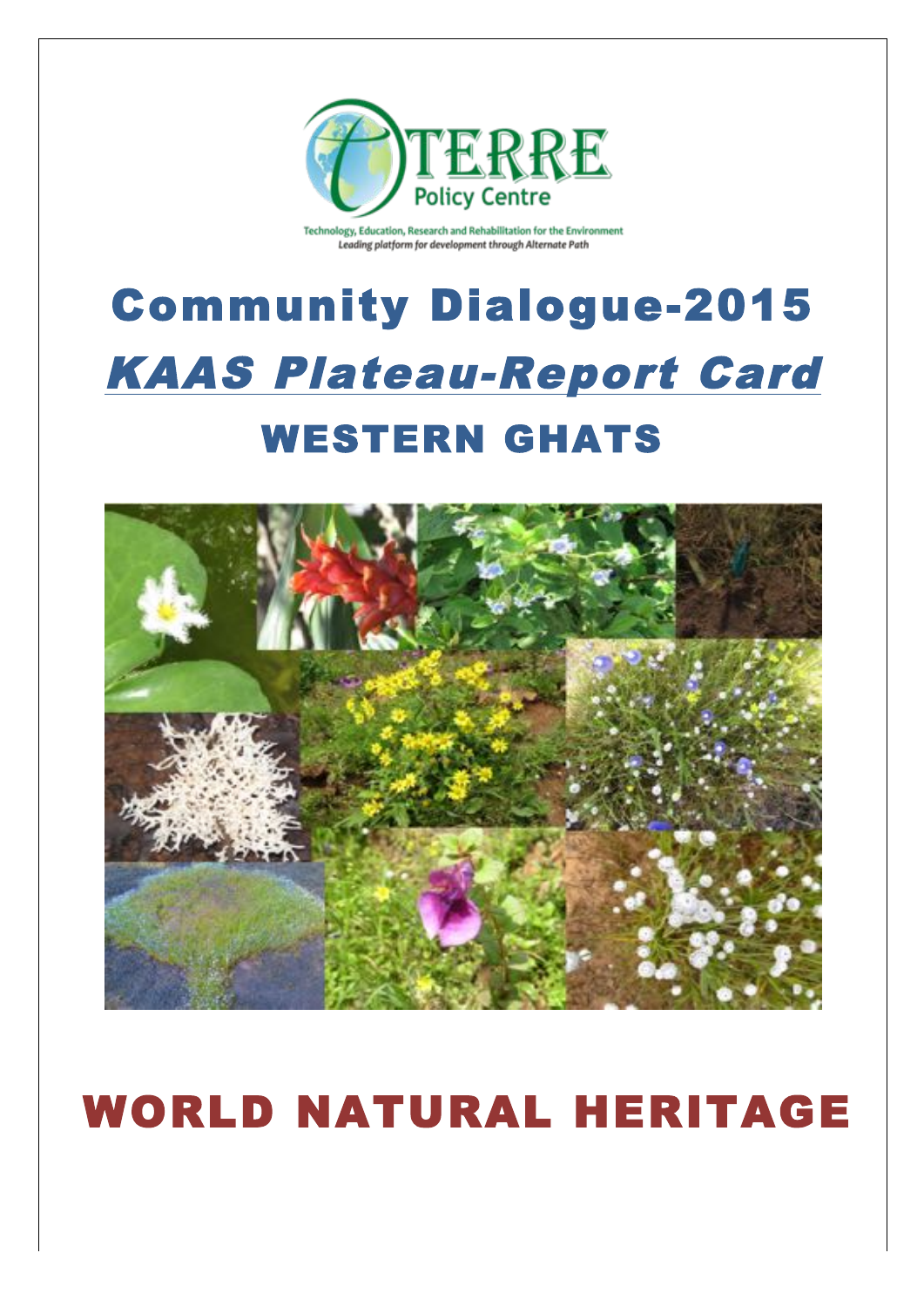## Table of Contents

*Preface***………………………………………………………………………………………….**

- **1) Introduction**
- **2) Experience-based dialogue with Locals: Progress and Challenges.**
- **3) Evidence-based guidance by experts**
- **4) Revenue and Distribution of revenue from tourism-2013 and 2014**
- **5) Total expenditure in Kaas & other villages: 2011 to 2014**
- **6) Number of tourists & vehicles visited the plateau during: 2011 to 2015**
- **7) Next Steps**
- **8)Summary of Recommendations**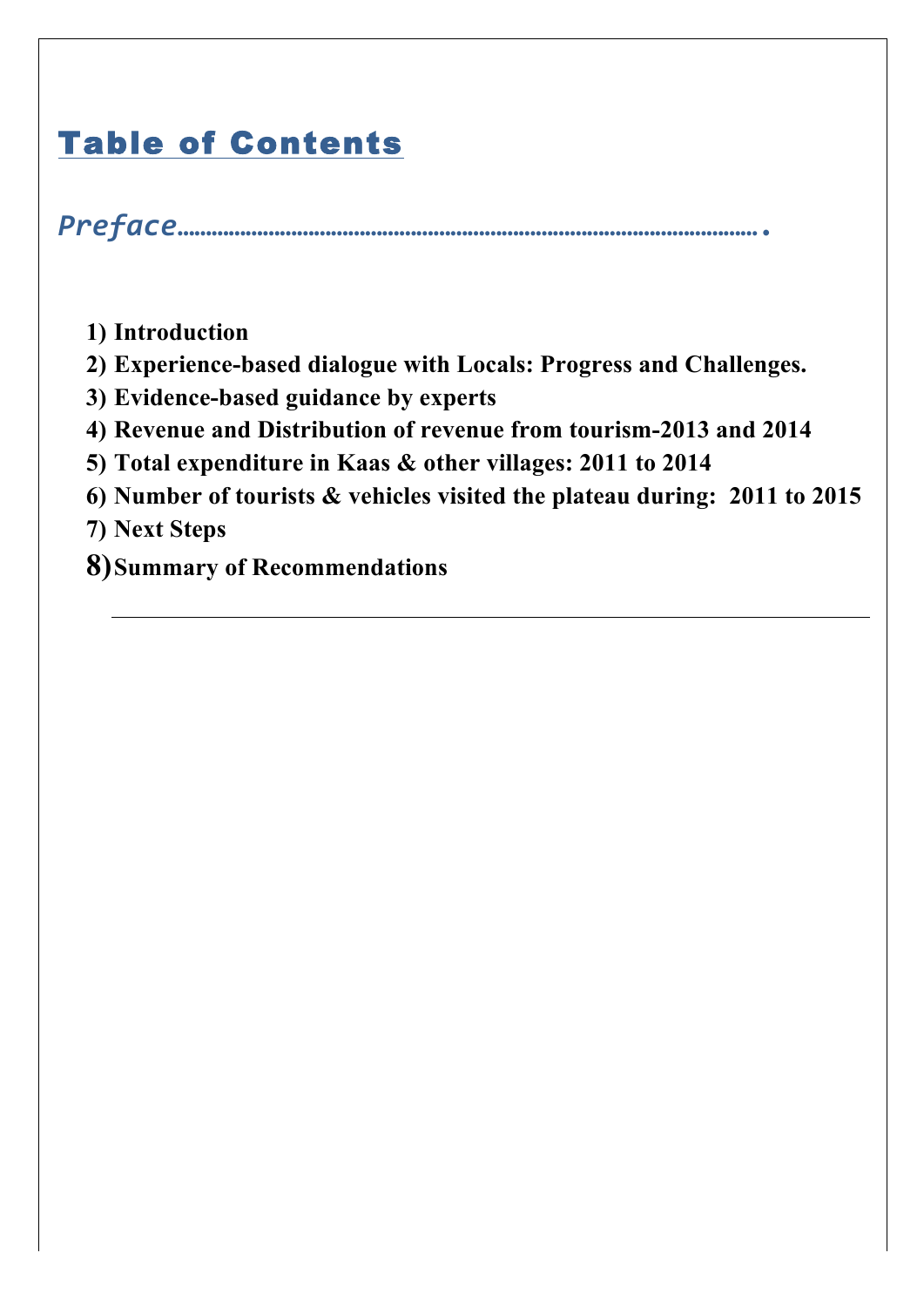## *Preface*

*Exemplary progress has been made by the community at Kaas Plateau, thanks to the efforts of the local communities, the forest department and the NGOs working around the Kaas Plateau - one of the 39 sites in the Western Ghats of India inscribed by UNESCO as 'World Natural Heritage' in* 2012. The progress and development of the surrounding communities of Kaas support the doctrine *that Heritage sites can be leveraged for the sustainable development of local communities.* 

*TERRE Policy Centre along with the Forest Department at Satara, in Maharashtra State of India and the local communities there undertook a challenge to make a small and humble beginning* three years back that has led to incremental progress in conservation and community development *efforts and!has!started to!bear!fruits.*

*A one-day event was organized at the Kaasai temple in Kaas village on the 16<sup>th</sup> of October 2015. This* day-long event mainly involved a review and the discussions on the progress of the activities undertaken in the year 2014, the successes and the failures, key barriers faced, key achievements, *what could be done more effectively moving forward, how engagement of locals could be enhanced and how new partnerships could be forged.* 

*The overall objective of this event was to review the progress of conservation efforts undertaken for the Kaas Plateau -a world natural heritage site and plan for future activities with active involvement of organizations working at the grass-root, state, national and international level.* 

*This report presents a 2014-report card based on interaction with locals and forest department, NGOs . It contains information regarding the discussions held during the community dialogue held\$at\$Kaas on\$the\$16th of\$October 2015.*

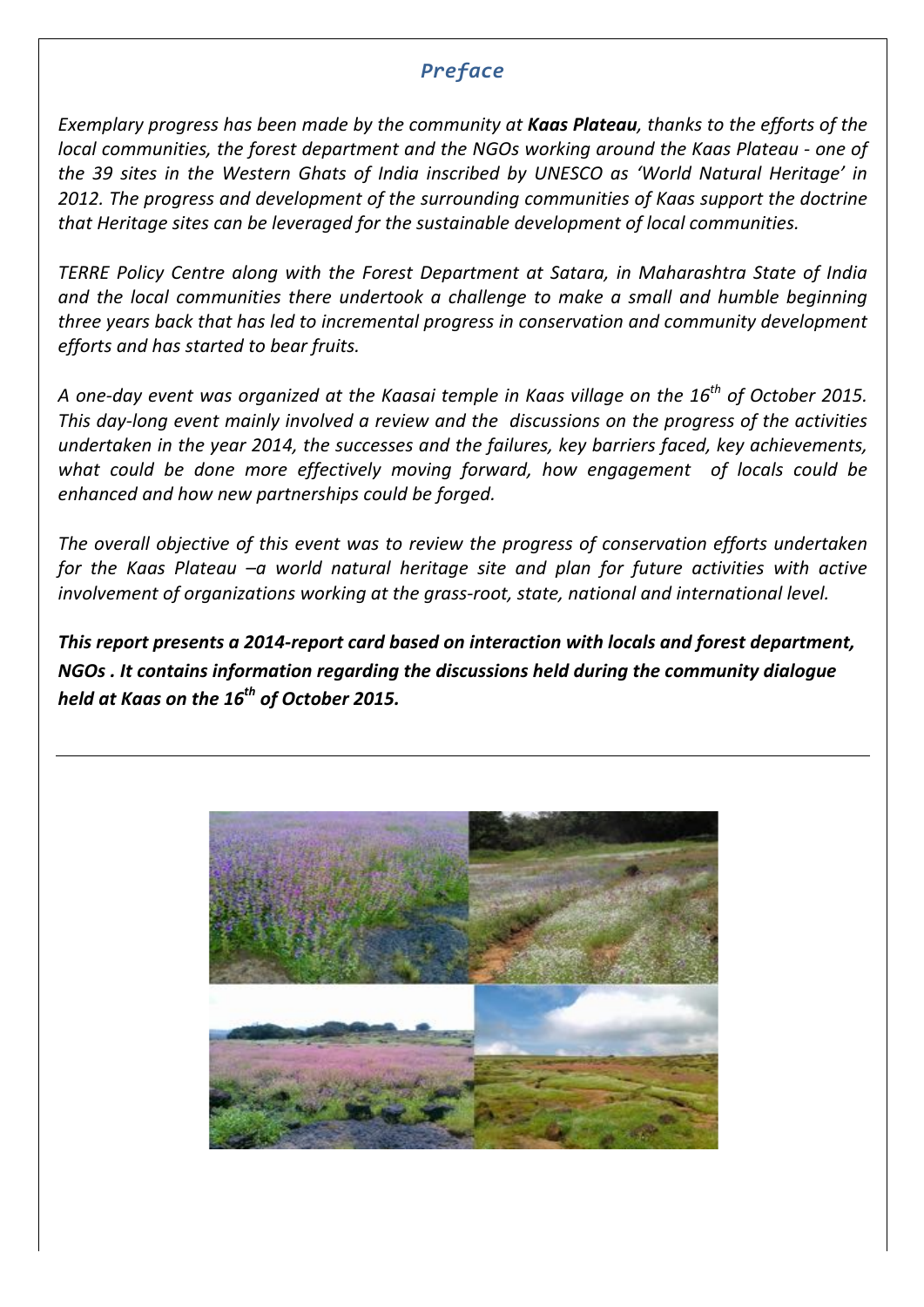## **1. Introduction**

The Western Ghats constitute a mountain range along the western coast of India, also called Sahyadri. The range runs from the North to South along the western edge of the Deccan plateau and separates the plateau from a narrow coastal plain along the Arabian Sea. In the year 2012, the UNESCO inscribed the plateau as a World Heritage site and is one of the eight "hottest hotspots" of biodiversity in world. The concept of biodiversity hotspot was originated by Norman Myers in two articles in "The Environmentalist " (1998) and (1990) revised after thorough analysis by Myers and other in "Hotspots, Earth"s Biological Richest and Most Endangered Terrestrial Eco regions". To qualify as a biodiversity hotspot as per Myers, region must meet two strict criteria. First, it must contain at least 0.5% or 1,500 species of vascular plants as endemics, and Second, it has to have lost at least 70% of its primary vegetation around the world.

A cluster of 39 sites spread over, 7,953.15 sq. km in the Western Ghats is now inscribed by UNESCO as the World Natural Heritage . In the state of Maharashtra, the Kaas plateau, the Koyna Wildlife Sanctuary, the Chandoli National Park and the Radhanagari Wildlife Sanctuary have been given the world Heritage site tag. Western Ghats are the treasure trove of biodiversity. In fact they are recognized as one of the 8 global hotspots harboring a wealth of flora and fauna. The Ghats have more than 5,000 plant and 140 mammal species, 16 of which are endemic, i.e. species found in area alone. Out of the 179 species of amphibians found in the Western Ghats, 138 are endemic to the region. It has 508 bird species, 16 of which are endemic, including the Nilgiri Flycatcher and the Malabar Parakeet.

This area has been under threat not only because of insensitive tourism but also because of the indiscriminate development activities undertaken without proper environmental impact assessment. Poaching and biotic invasion due to excessive traffic especially during the flowering season has endangered the natural habitat of the plateau. Unfortunately, the villagers surrounding this plateau are quite poor and their literacy levels are also quite low. They are aware of their neighboring natural heritage, but are only recently acquiring more awareness regarding the future threats to their environmental wealth which directly or indirectly contributes to their own livelihood.

Conservation and true development of Kaas needs to complement each other. The process of satisfying present needs should not compromise availability of natural resources for the future generations of the residents.

Community dialogues between the years 2012 to 2014 were held at a local level to review the progress and plan for the various activities related to conservation and community development. The 2015 Community dialogue was a continuation of this participatory process and bottom up approach.

The community dialogue held in the year 2012 by the TERRE Policy Centre and UNESCO in association with Ranwata Nature and Environment Society, Satara addressed the recommendations made by the World Heritage Committee for recognizing 39 sites of the Western Ghats as UNESCO World Heritage. This community dialogue addressed how the intervening period until inscription (as World Heritage site) could be utilized to kick-start actions on capacity building and awareness of the local community. Subsequent to the declaration of the WNH, such efforts conducted in advance greatly helped with conservation management, enhanced community participation and self sustained activities for the local community development.

The 2013 event was focused on encouraging active participation between the villages and the Forest Department. As a result of this dialogue the Forest Department installed Solar Lamps, LED street lights, water hearters, LPG gases, Halogen bulbs and Computers in the Villages surrounding the plateau.

In 2014, the dialogue focused on using tourism for development. With active participation of MTDC, the concept of Home-stays was outlined to the locals. They were given guidelines and professional training on how to manage home-stays. Developments in education and concepts on sustainable living were discussed.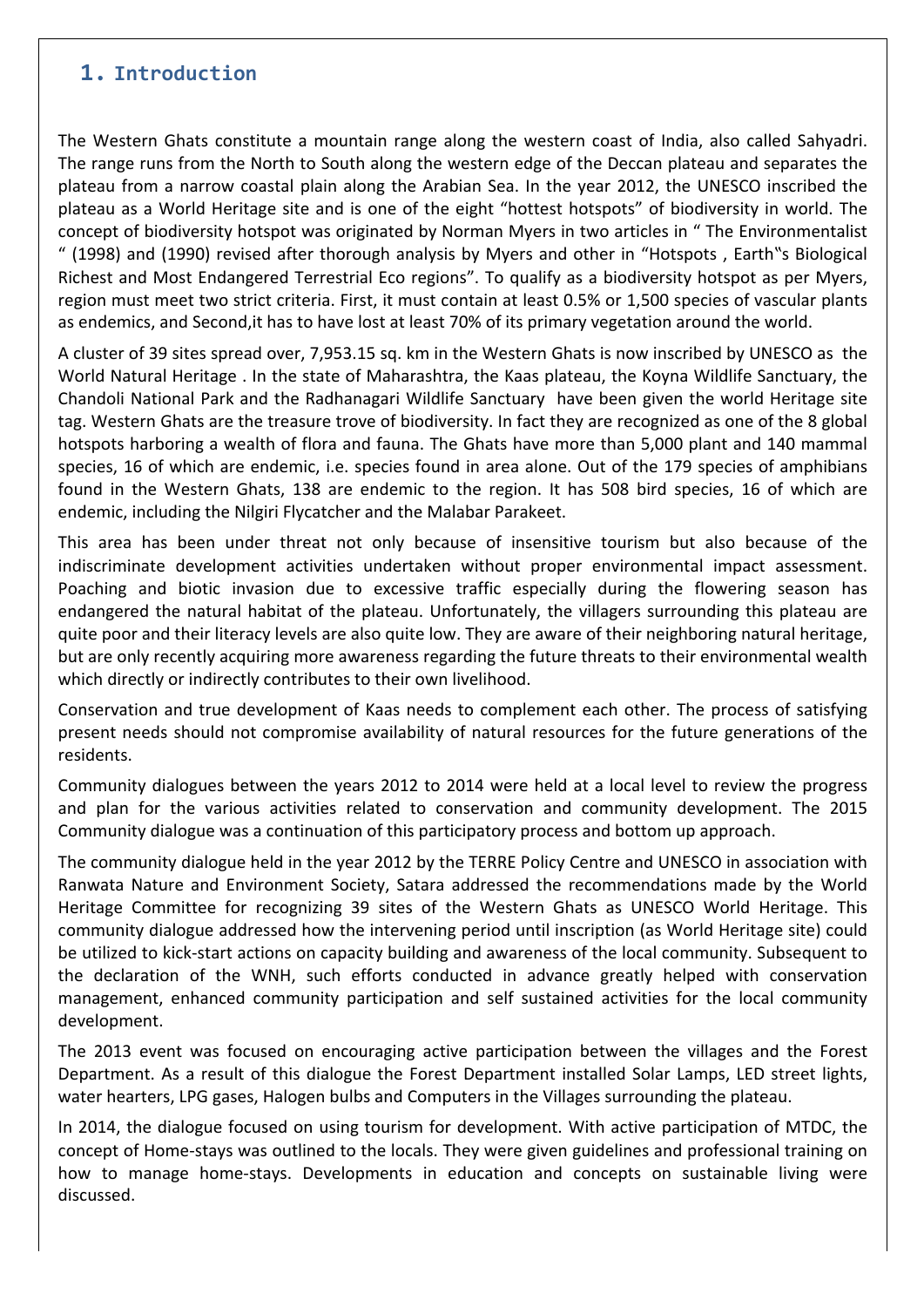Similarly on the  $16<sup>th</sup>$  of October, 2015, TERRE along with representatives from the Forest Department, other NGO's, MTDC and the local community met to review the progress of the discussions that took place in!2014.

The overall objective of this event was to analyse the progress of efforts undertaken for the conservation of the Kaas natural heritage site and plan for future activities with active involvement of organizations working at the grass-root, state, national and international levels. Setting up of an Information Centre, a medical centre and basic transport infrastructure were some of the civil issues discussed while biodiversity conservation, maintenance of the natural beauty of the area, continued agricultural productivity in the area through enhanced pollination, nutrient cycle and biodiversity and development of the communities around the Kaas plateau remained at the heart of the discussions.

The local community, youth, researchers, academics, entrepreneurs, eco-tour operators, transport operators, guides, trainers, government representatives (forest, environment, development), NGOs and Media were present at this event.





Dr. Vinita Apte felicitating a senior citizen **Mr. Rajendra Shende addressing the audience** 

**2. Experience-based dialogue with locals : Progress and Challenges** Various points were highlighted by the residents of Kaas and the surrounding villages.

**Mr. Panditrao** Forest officer, Koyna wildlife sanctuary was of the opinion that tourist inflow is limited mainly to Kaas Plateau, however surrounding villages are rich in lush landscapes and sceneries and can also be developed as tourist centres. He suggested that all the four surrounding villages namely Koyna, Chandoli and Radhanagri can work together to increase educational and employment opportunities for their inhabitants. He spoke of the need to be exposed to developed mechanisms for farming and that if the local community from all four villages worked together they would be able to successfully boost their economic development.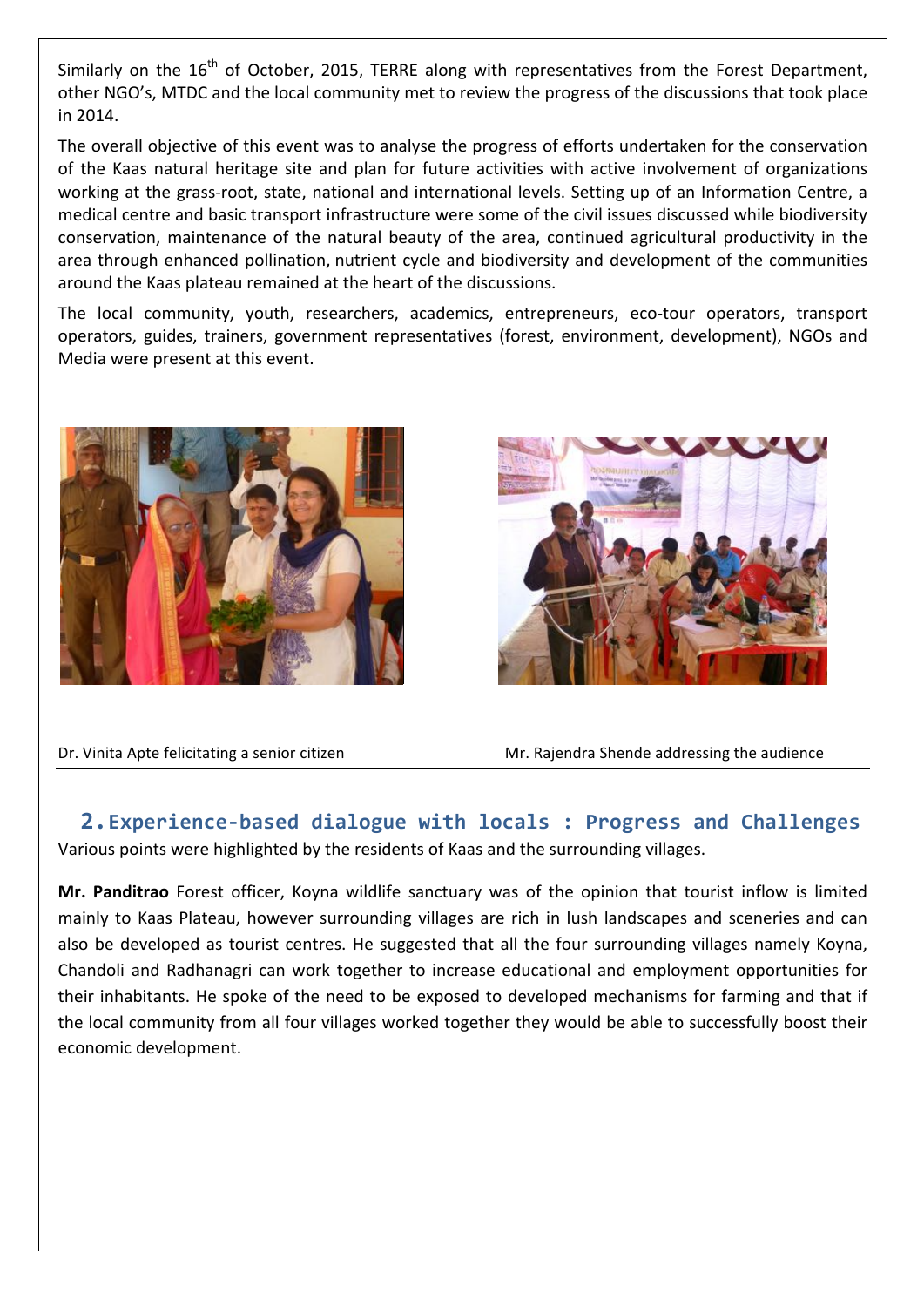

Mr. Panditrao addressing the audience

**Mr. Vishnu Kirdat** Sarpanch and representative of Kaas Village, after having patiently listened to all the expert opinions assured them that the people of Kaas would take these discussions forward and manifest them into action. He suggested that more and more people know about Kaas plateau as a heritage structure, and that with proposed fieldwork and increased study they would maintain the quality of Kaas.

### **Progress:**

- 1. All the locals were happy about the progress and development of the Kaas Plateau.
- 2. New gas stoves and solar lamps were provided to the locals which is being greatly appreciated.
- 3. The locals mentioned that earlier they would try to keep away from the forest department, but now things have changed. They are now learning from the forest department, which is a result of greater partnership development.
- 4. The people of Kaas now feel like they have a lot of support from different agencies including the forest department, various NGOs, MTDC etc. and hence are not scared of approaching anyone for redressing their problems. Due to this, problems such as forest fires, traffic, tourism related complex issues are getting under control.
- 5. Villagers are overall very positive and enthusiastic about the future of the plateau and the surrounding community.

### **Challenges:**

- 1. There are some portions of land that get flooded every year. The locals demand that they should get land in return of land instead of money.
- 2. Villagers seek permanent employment on the Kaas plateau.
- 3. Funds are necessary for commissioning of mobile toilets.
- 4. There is a persistent electricity shortage. The Kaas village has not had a steady electricity supply for the past 3-4 months. This could also act as a hindrance to home stay concept development as it will affect tourism.
- 5. Existing toilets need to be made functional.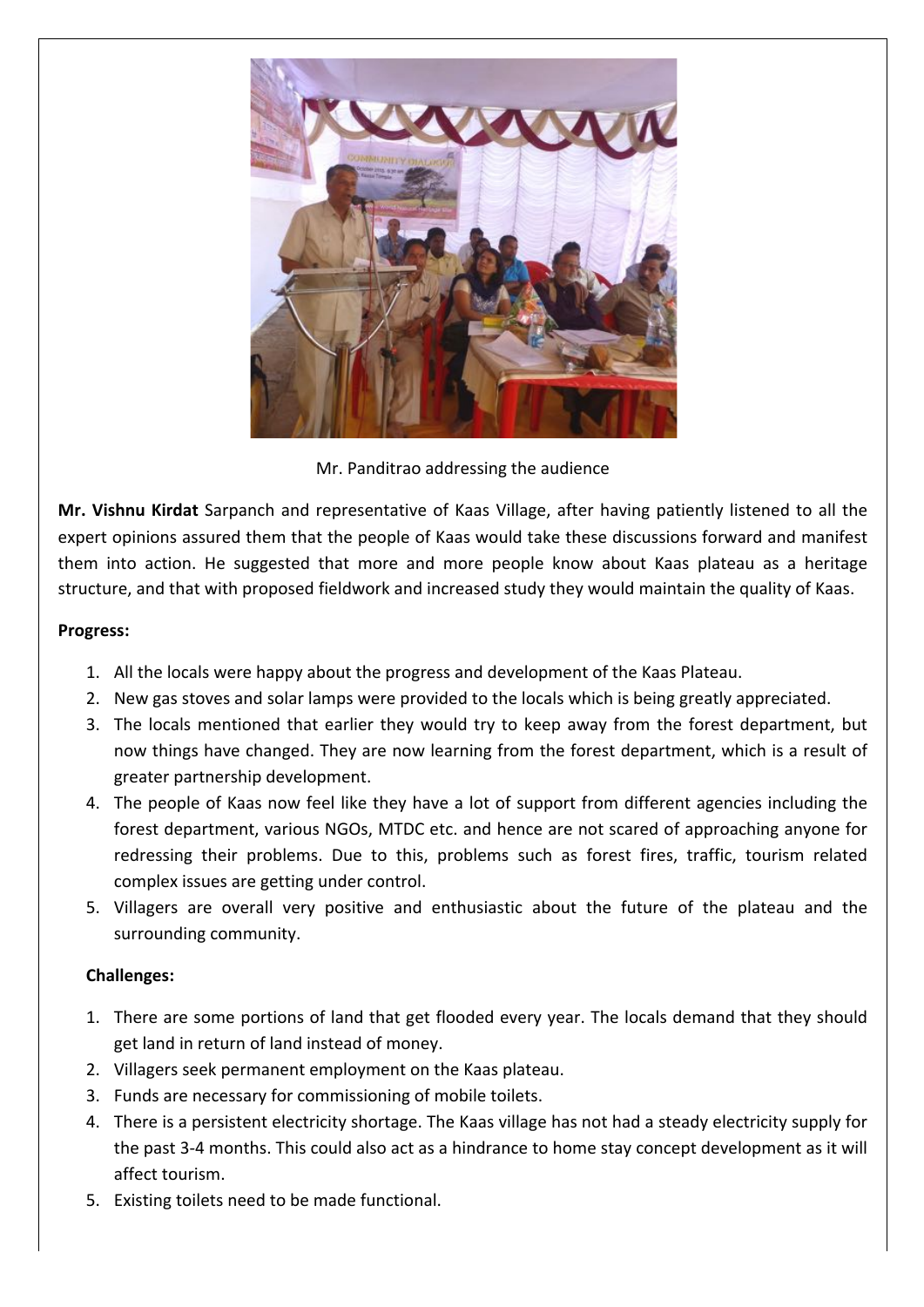### **3. Evidence-based guidance by experts**

The Community Dialogue 2015 at Kaas was kicked-off by Mr. Anil Anjankar, Chief Conservator of Forests, Forest Department Satara division. Hon'ble Minister of Environment, Forests and Climate Change, Mr. Prakash Jawadekar, through a video message was able to strike a chord with the local community. He spoke in their own language and was successful in leaving the locals in absolute awe of him. He was to attend the event however due to time constraints was unable to. He expressed his willingness to make the Kaas Plateau as a world tourist place and assured the Government support in all possible ways. He motivated people by describing the Kaas as the asset of Maharashtra, and congratulated TERRE and the Forest Department for taking up such a challenge. Additionally he spoke about the importance and advantages of sustainable living. He stressed on the need to come up with guidelines for tourists as well as inhabitants of Kaas, while promising his presence for the dialogue in 2016.

After the inauguration and welcome, the event took a surprising turn with the representatives of the Forest Department asking the locals to take the podium first and after having listened to their perspective the experts would make their comments. The event thus began with a few people from Kaas stressing on the importance and need for an information centre based in Kaas. They wanted to seek guidance in alternative means of social innovation so as to facilitate economic development even after the blossoming season has come to an end. One of the locals stressed on the need to set up a medical centre in close proximity to the village, ensuring efficient health management.

After having patiently listened to all the issues addressed by the locals, it was then time for the experts to comment on the same. Some of the excerpts of their speeches can be seen below:

**Mr. Anjankar** Chief Conservator of the Forest Department Satara Division spoke about the role of the Forest Department in the revival of Kaas village. He stressed on the concept of Eco-tourism by pointing out the pollutants emitted as a result of insensitive tourism. He suggested an increased number of battery operated vehicles to be used within the vicinity, he also encouraged the people of kaas to adopt means of sustainable living and assured that the Forest Department will give them all the necessary aid that would be required. He also informed the audience that in order to remain inscribed by the UNESCO as a world heritage site, it is important that the quality of the plateau should remain intact. Changes occurring due to Climate Change may hamper the biodiversity as a result the heritage of Kaas would be at threat.



Mr. Anjankar addressing the audience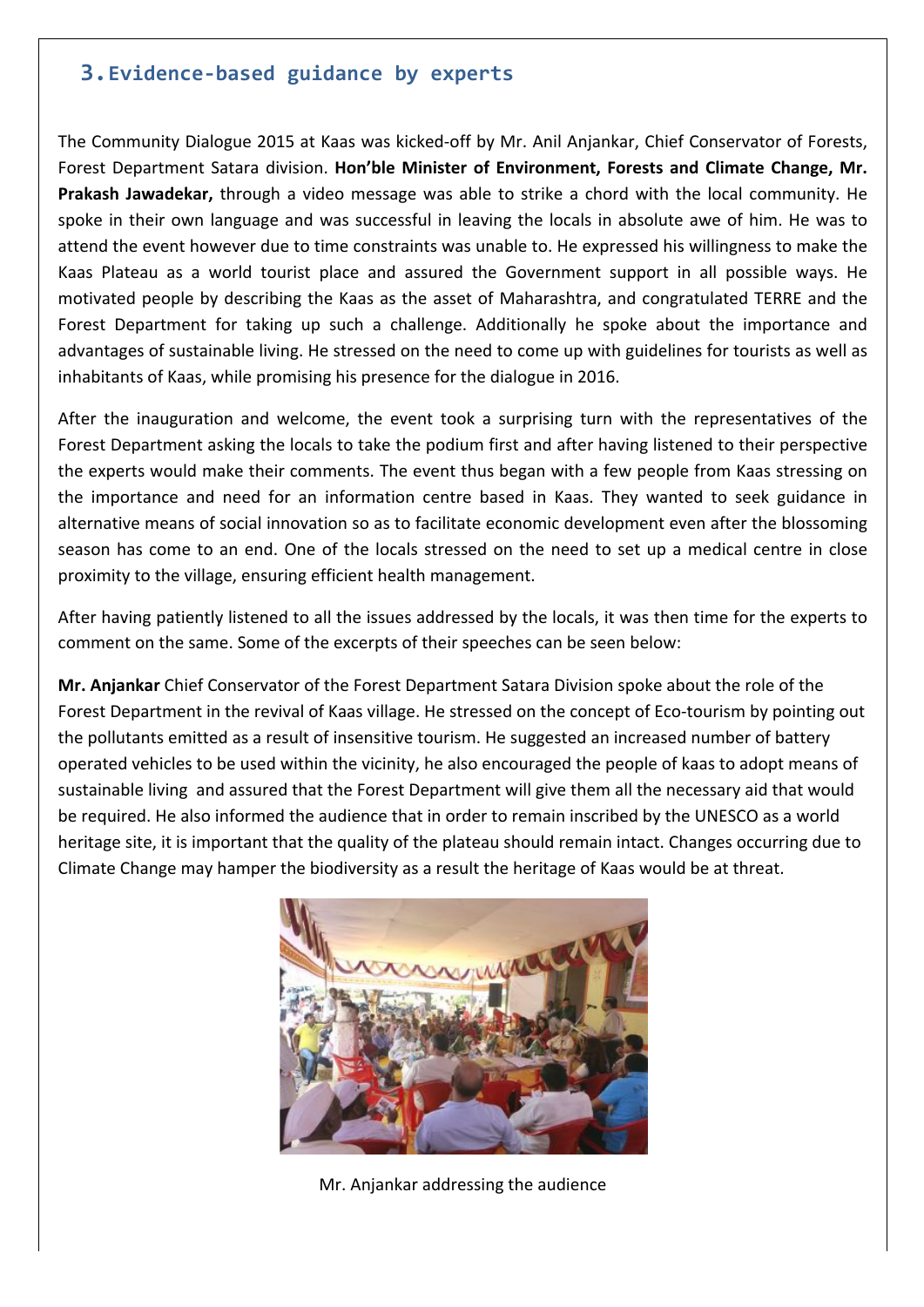Mr. Pandurang Taware, an innovative farmer and the pioneer of the Agri -Tourism Concept in India, and a great visionary with several awards to his acclaim, enlightened the audience with his recently implemented concepts on Agri-tourism in Morgaon a village few kms from Pune. His experience working on innovative farming and irrigation methods in a drought prone region was rather inspiring and motivated the audience. He presented his ideas on innovation in Entrepreneurship. He gave the example that Morgaon is naturally a barren terrain and contains many naturally occurring stones. He collected all these stones and gave it a creative touch by shaping and painting them. These he then sold to tourists visiting the village. This and various other means of social innovation has now made this particular village a popular tourist attraction throughout the year nationally and internationally. He encouraged people of Kaas by making them realise that they were so blessed to be living in such an area filled with natural beauty and fertile soil. They should identify their strengths and work at it. The audience certainly looked encouraged!and!motivated!by!this!speech.!!!!!!!!!!!!!!!!!!!!!!!!!!!!!!!!!!!!!!**http://www.agritourism.in/**

**Mr. Atul Joshi** of EnviroFit addressed the audience by talking about the disadvantages of using traditional chulhas for cooking. Apart from being a great environmental hazard the smoke emitted from the chulhas are harmful for those inhaling it. In an attempt to address all these disadvantages, EnviroFit has introduce Cooking stoves that require a smaller amount of wood and also emit a lesser amount of smoke. The Cook stoves are priced at INR 2,500, however there were some talks on the forest department offering some schemes.

## **4.Distribution!of!Revenue!from!Tourism**

The total revenue earned from tourism is distributed amongst the 4 villages surrounding Kaas. Below is the perentage of distribution of total revenue in the years 2013 & 2014.

Total amount earned in 2013 was **INR 18,53,010** : Below is the distribution chart

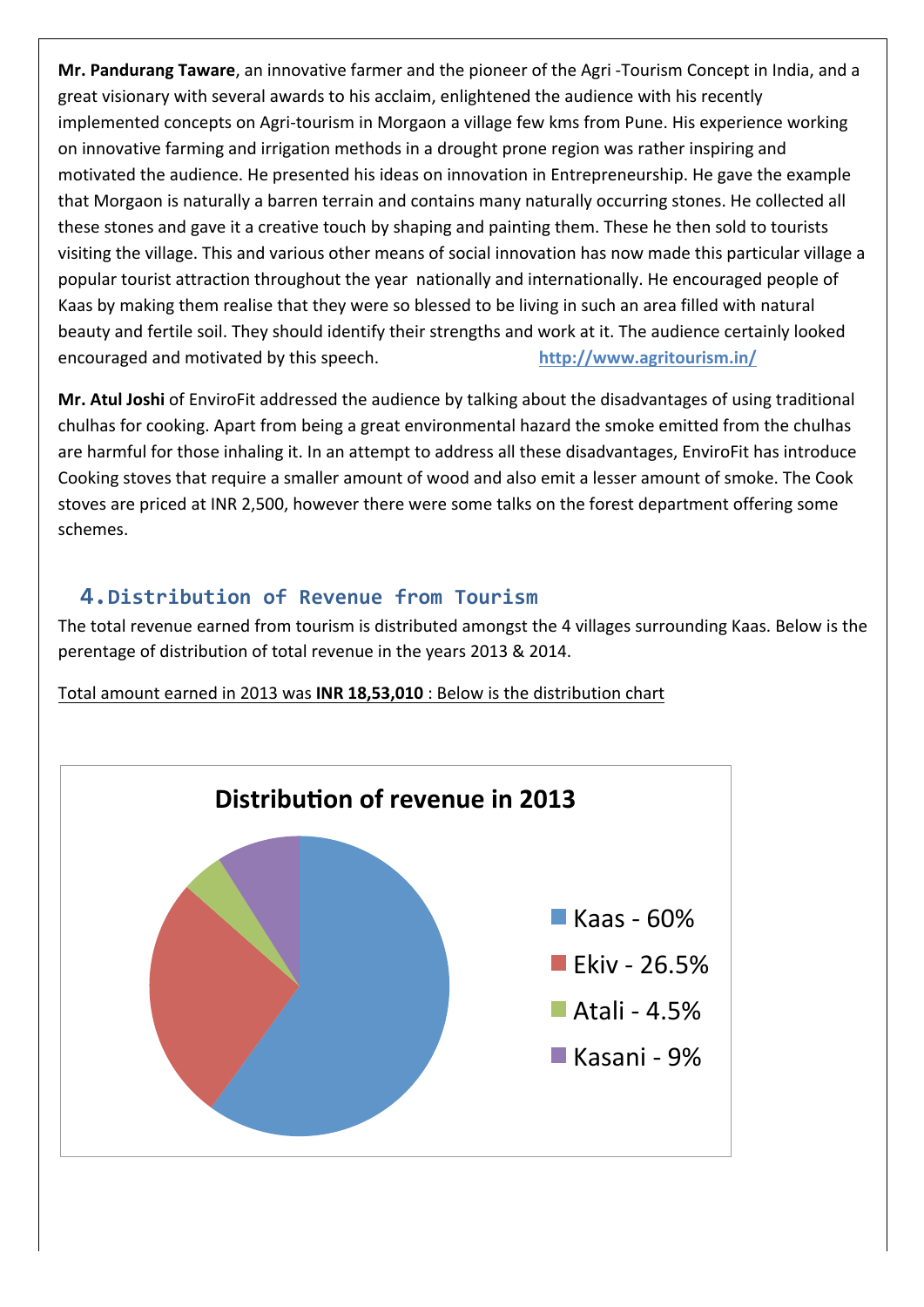Total!amount!earned!in!2014!was **INR!14,36,960!**:!

Below is the village wise distribution chart as agreed by local communities :



**5. Total expenditure on basics facilities in Kaas & other villages** from tourist's revenue received from tourists during 2011 to **2014**

| Sr.<br>No.   | Village | Facilities provided by revenue<br>generation                                                                            |                                                    |  |  |  |  |
|--------------|---------|-------------------------------------------------------------------------------------------------------------------------|----------------------------------------------------|--|--|--|--|
| $\mathbf{1}$ | Kaas    | Solar lamps<br>LPG cooking gas<br><b>Water heaters</b><br>LED street lights<br><b>Halogen bulbs</b><br><b>Computers</b> | $-14$<br>$-40$<br>$-21$<br>$-13$<br>$-03$<br>$-01$ |  |  |  |  |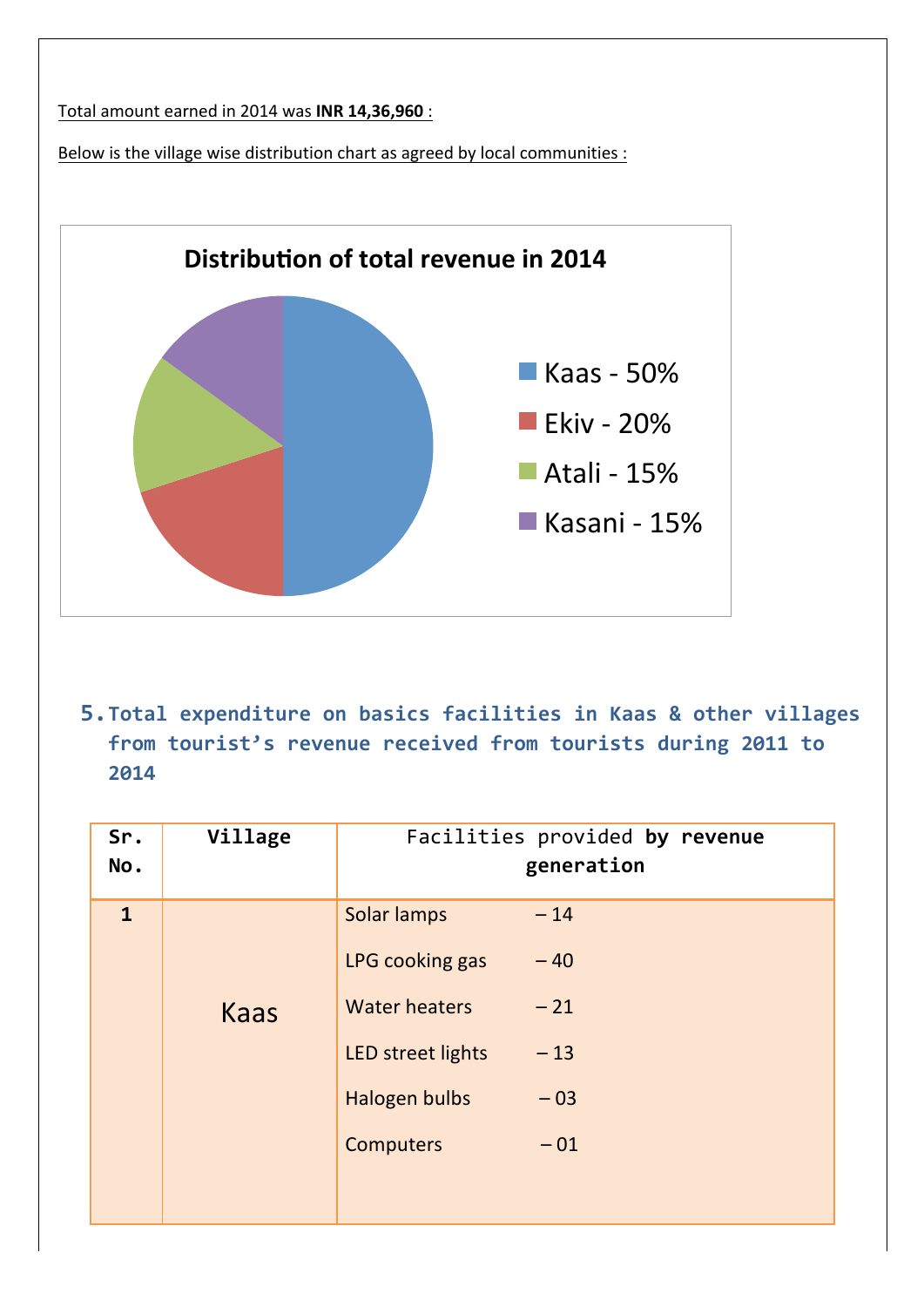| $\overline{2}$ | Ekiv   | LPG cooking gas                      | $-75$              |  |  |  |
|----------------|--------|--------------------------------------|--------------------|--|--|--|
|                |        | School's expenditures - INR 20,000/- |                    |  |  |  |
|                |        | Pipe lines                           | $-$ INR 1,40,000/- |  |  |  |
|                |        | Tiles & work                         | $-$ INR 50,000/-   |  |  |  |
| $\overline{3}$ | Atali  | <b>Bore well</b>                     | $-$ INR 19410/-    |  |  |  |
|                |        | <b>Fuel stoves</b>                   | $-82$              |  |  |  |
| 4              | Kasani | LPG cooking gas                      | $-46$              |  |  |  |
|                |        | Farm ponds                           | - INR 18600/-      |  |  |  |

## **6. Number of tourists & vehicles visited the plateau during 2011 to!2015**

|       | <b>Year 2011</b> |      |       | Year 2012   Year 2013 |        | Year 2014                                                                           |       | Year 2015       |                 |
|-------|------------------|------|-------|-----------------------|--------|-------------------------------------------------------------------------------------|-------|-----------------|-----------------|
| es    |                  |      |       |                       |        | Vehicl   Tourists   Vehicles   Tourists   Vehicles   Tourists   Vehicles   Tourists |       | <b>Vehicles</b> | <b>Tourists</b> |
| 56660 | 333619           | 3327 | 91167 | 4560                  | 128414 | 6763                                                                                | 99280 | 15831           | 125923          |

## **7.Recommendations!and!Next!Steps**

Mr. Rajendra Shende of the TERRE Policy Centre outlined the following future direction for the progress, conservation and community development efforts at Kaas:

- 1. A world class first of its kind interpretation centre should be set up at Kaas.
- 2. A research institute should be developed which could slowly develop into a full grown research facility with tie-ups with other national and international research and development institutions.
- 3. Efforts should be directed towards the beautification of the homestays/hotelsin-order to attract international tourists.
- 4. Training activities should be continued as per requirement.
- 5. Some beautification measures should be undertaken in-order to blend the fence that currently exists on the plateau with its surroundings.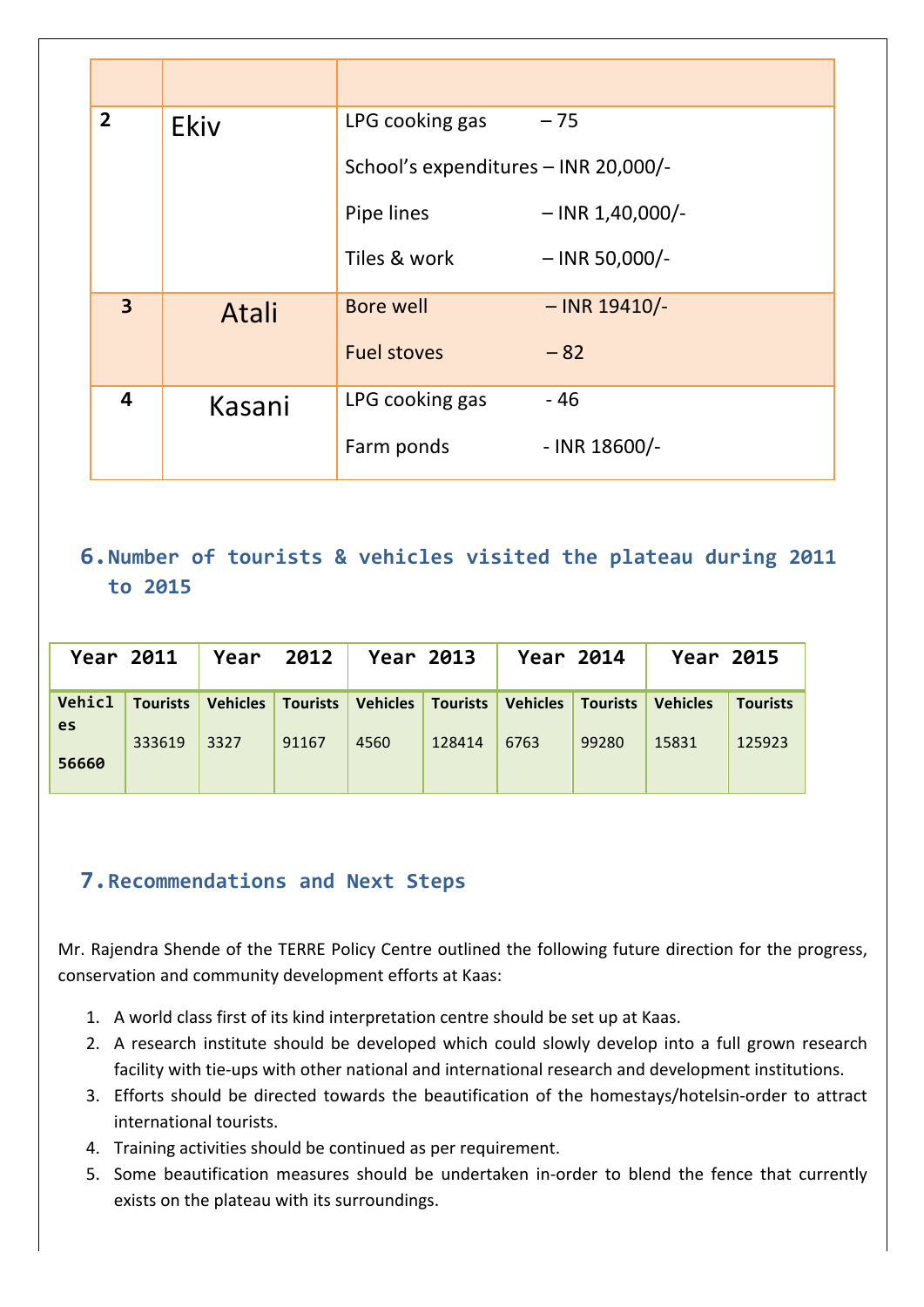- 6. TERRE Policy Centre will provide necessary help with advertising targeting tourism development and the homestay concept.
- 7. A yearly scholarship was announced for girls who stood first in class. The eligibility requirements are yet to be completed by the students. This year as a model and encouragement, he distributed the scholarship to 5 girls.
- 8. To increase the exposure levels of the community, a study tour should be organized for the representatives of the four villages to other similar World Heritage sites which have implemented some unique features for successful conservation and community development.
- 9. Efforts should be made to communicate the success of Kaas as an example to other heritage sites in Maharashtra state. This will also facilitate networking and dialogue between the four heritage sites in the state.



Mr. Rajendra Shende awarding TERRE scholarships to girl students of Kaas village.

## **Concluding! Remarks**

**Dr, Vinita Apte** President TERRE encouraged and motivated the local community to develop means of earning revenue throughout the year. "one must feel proud in what they have. KAAS villagers are living in such a beautiful atmosphere where people from all over the world come to see that." and we have to pigie bank on their needs. Give the best treatment with clean rooms and indigenous food and they will enjoy staying here. But don't compromise on quality, she added.

She stressed on the importance of year round gainful employment for the development of Kaas and encouraged the locals to use innovative farming techniques to their benefit.